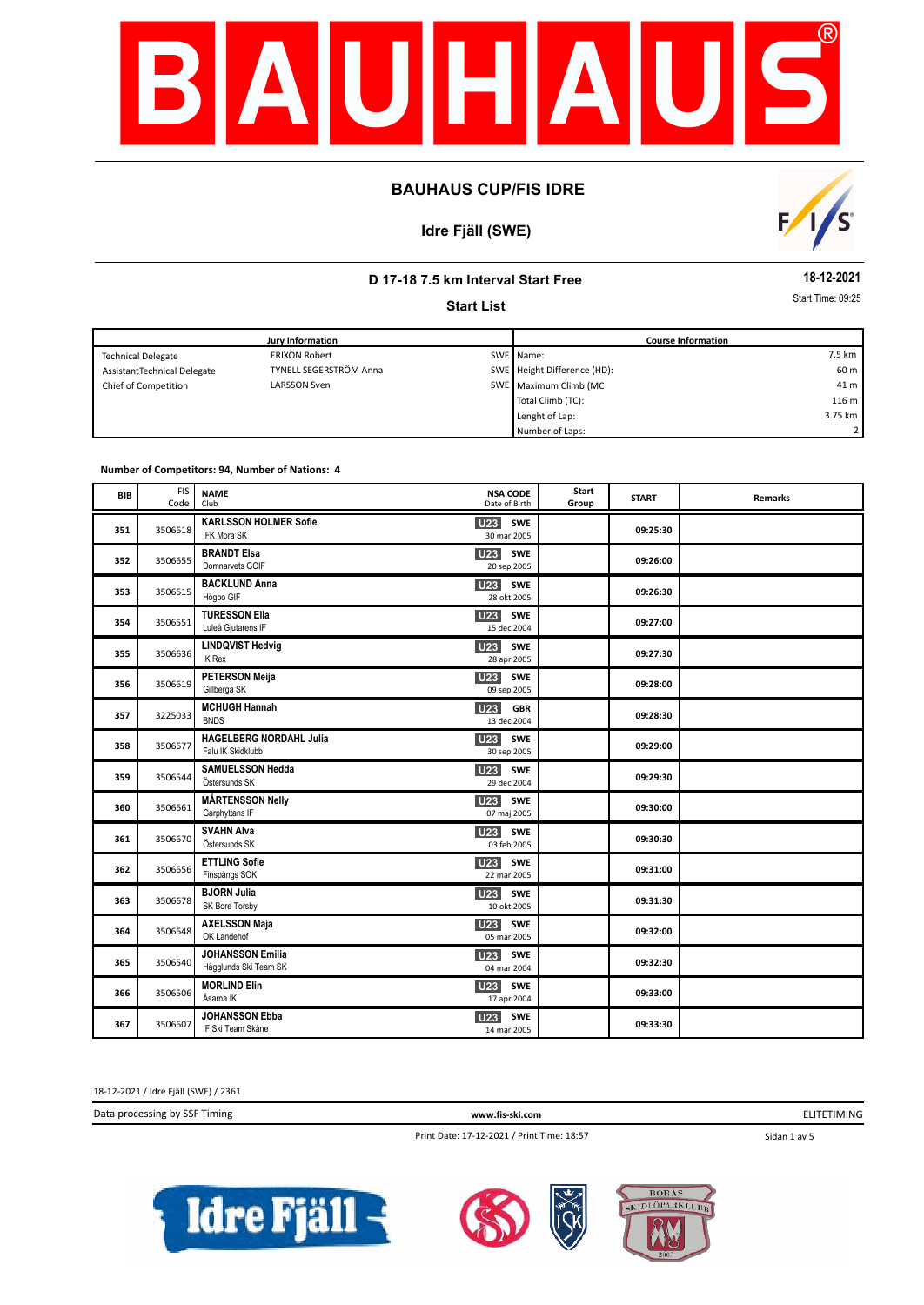

**Idre Fjäll (SWE)**



**D 17-18 7.5 km Interval Start Free**

**Start List**

**18-12-2021** Start Time: 09:25

**Number of Competitors: 94, Number of Nations: 4**

| BIB | <b>FIS</b><br>Code | <b>NAME</b><br>Club                                     | <b>NSA CODE</b><br>Date of Birth             | Start<br>Group | <b>START</b> | Remarks |
|-----|--------------------|---------------------------------------------------------|----------------------------------------------|----------------|--------------|---------|
| 368 | 3506513            | <b>BOBERG Maja</b><br>Duveds IF                         | <b>SWE</b><br>U23<br>02 nov 2004             |                | 09:34:00     |         |
| 369 | 3506665            | <b>OLSSON Emelie</b><br>Åmåls OK                        | <b>U23</b> SWE<br>11 jul 2005                |                | 09:34:30     |         |
| 370 | 3506675            | <b>HEDSTRÖM Alva</b><br>Funäsdalens IF                  | U23 SWE<br>13 jan 2006                       |                | 09:35:00     |         |
| 371 | 3506643            | <b>NILSSON Ronja</b><br>Sollefteå Skidor IF             | U <sub>23</sub><br>SWE<br>08 sep 2005        |                | 09:35:30     |         |
| 372 | 3506538            | PERSSON KJELLGREN Jonna<br>Järpens SK                   | SWE<br><b>U23</b><br>28 jul 2004             |                | 09:36:00     |         |
| 373 | 3506515            | <b>ERIKSSON Emilia</b><br>Ulricehamns IF                | <b>U23</b><br><b>SWE</b><br>07 okt 2004      |                | 09:36:30     |         |
| 374 | 3506642            | <b>PERSSON Liv</b><br>Sollefteå Skidor IF               | <b>U23</b><br><b>SWE</b><br>10 jun 2005      |                | 09:37:00     |         |
| 375 | 3506629            | ÖSTLING Saga<br>Bergeforsens SK                         | <b>U23</b><br>SWE<br>28 aug 2005             |                | 09:37:30     |         |
| 376 | 3506602            | <b>WALLENIUS Nora</b><br>IFK Umeå                       | U23<br><b>SWE</b><br>19 jun 2005             |                | 09:38:00     |         |
| 377 | 3506658            | <b>MALMGREN Elsa</b><br>Östersunds SK                   | U23 SWE<br>06 feb 2005                       |                | 09:38:30     |         |
| 378 | 3506523            | <b>DAHLIN Alva</b><br>Bergeforsens SK                   | U <sub>23</sub><br>SWE<br>17 jul 2004        |                | 09:39:00     |         |
| 379 | 3506639            | <b>ERIKSSON Klara</b><br>Högbo GIF                      | U23 SWE<br>06 feb 2005                       |                | 09:39:30     |         |
| 380 | 3506637            | <b>GRUVRIS Pipar Maja</b><br>Siljansnäs Skid Löparklubb | U <sub>23</sub><br>SWE<br>13 sep 2005        |                | 09:40:00     |         |
| 381 | 3506505            | ÖSTBERG Irma<br>Åsarna IK                               | <b>U23</b><br><b>SWE</b><br>12 dec 2004      |                | 09:40:30     |         |
| 382 | 3506529            | <b>KARLSSON Wilma</b><br>Östersunds SK                  | <b>U23</b><br>SWE<br>13 jul 2004             |                | 09:41:00     |         |
| 383 | 3506520            | <b>WERNER My</b><br><b>IK Stern</b>                     | <b>U23</b><br><b>SWE</b><br>10 sep 2004      |                | 09:41:30     |         |
| 384 | 3506495            | <b>JOSEFSSON Tilde</b><br>Täby IS SK                    | U <sub>23</sub><br><b>SWE</b><br>18 jul 2004 |                | 09:42:00     |         |
| 385 | 3506628            | <b>BJÖRKMAN Linnea</b><br>IFK Mora SK                   | U23 SWE<br>23 apr 2005                       |                | 09:42:30     |         |
| 386 | 3506620            | <b>WALLIN Louise</b><br><b>IFK Mora SK</b>              | U <sub>23</sub> SWE<br>27 mar 2005           |                | 09:43:00     |         |
| 387 | 3427793            | <b>VERDENIUS Andrea Saether</b><br>Tolga IL             | U23<br><b>NOR</b><br>19 jun 2004             |                | 09:43:30     |         |

18-12-2021 / Idre Fjäll (SWE) / 2361

Data processing by SSF Timing **www.fis-ski.com**

ELITETIMING

Print Date: 17-12-2021 / Print Time: 18:57

Sidan 2 av 5





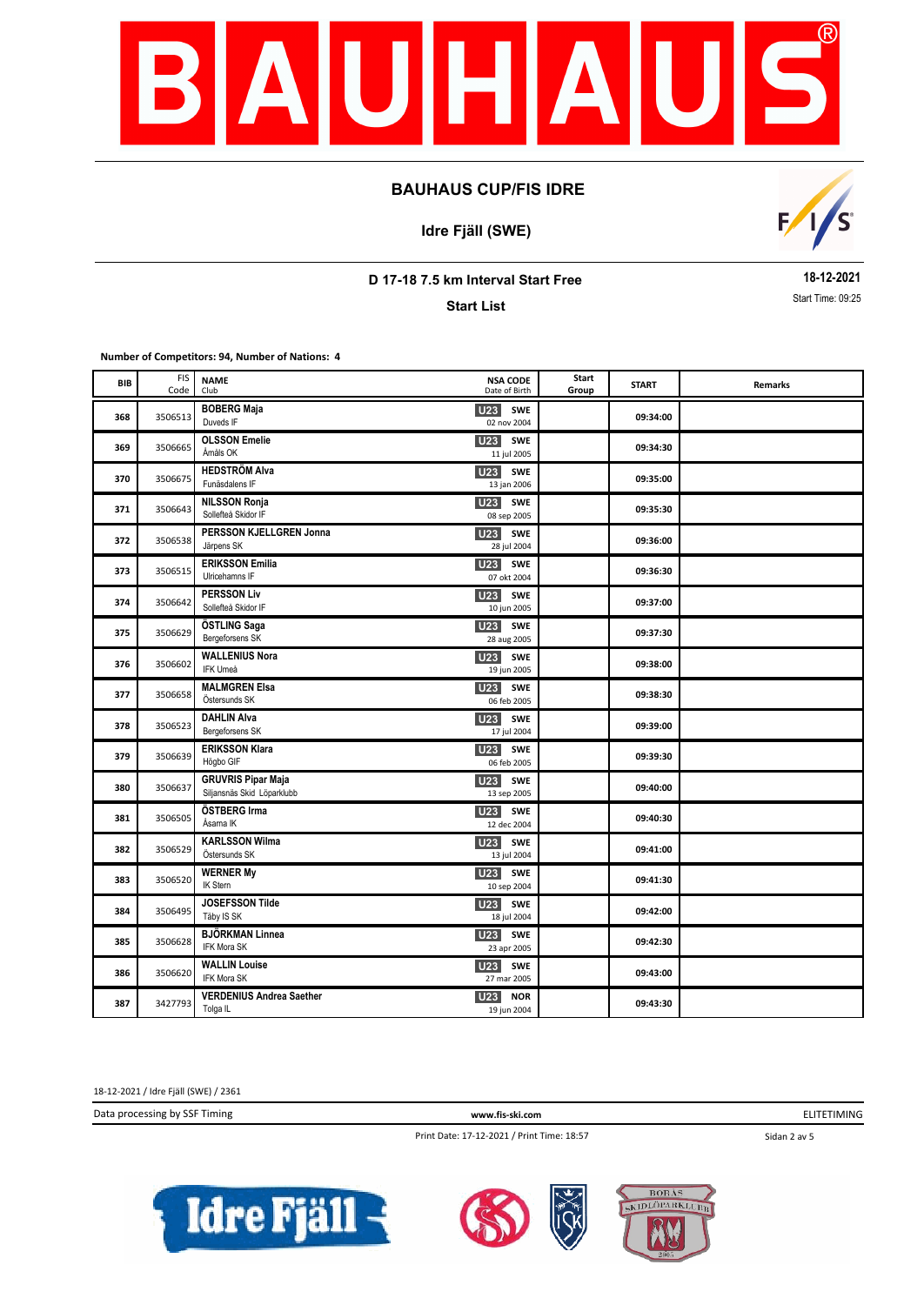

**Idre Fjäll (SWE)**



**D 17-18 7.5 km Interval Start Free**

**Start List**

**18-12-2021** Start Time: 09:25

**Number of Competitors: 94, Number of Nations: 4**

| BIB | <b>FIS</b><br>Code | <b>NAME</b><br>Club                                          | <b>NSA CODE</b><br>Date of Birth             | Start<br>Group | <b>START</b> | Remarks |
|-----|--------------------|--------------------------------------------------------------|----------------------------------------------|----------------|--------------|---------|
| 388 | 3506539            | <b>LAX Felicia</b><br>IF Hallby SOK                          | <b>U23</b><br><b>SWE</b><br>23 apr 2004      |                | 09:44:00     |         |
| 389 | 3506609            | <b>ERSSON Alva</b><br>IFK Mora SK                            | <b>U23</b><br><b>SWE</b><br>21 jul 2005      |                | 09:44:30     |         |
| 390 | 3506614            | SÖDERSTRÖM Nelly<br>Malungs IF                               | <b>U23</b> SWE<br>29 jun 2005                |                | 09:45:00     |         |
| 391 | 3506521            | ÅBERG Kerstin<br>Järpens SK                                  | U23<br><b>SWE</b><br>18 maj 2004             |                | 09:45:30     |         |
| 392 | 3225032            | <b>EWALD Ida-Maria</b><br>Highland Nordic Ostre Toten Skilag | <b>GBR</b><br>U23<br>14 mar 2004             |                | 09:46:00     |         |
| 393 | 3506547            | <b>FURUNÄS Molly</b><br>IFK Grängesberg SK                   | U23<br><b>SWE</b><br>23 dec 2004             |                | 09:46:30     |         |
| 394 | 3506528            | <b>ARONSSON Maja</b><br>Östersunds SK                        | <b>U23</b><br><b>SWE</b><br>07 feb 2004      |                | 09:47:00     |         |
| 395 | 3506644            | <b>WINGREN WIHL Lova</b><br>IF Ski Team Skåne                | <b>U23</b><br><b>SWE</b><br>22 sep 2005      |                | 09:47:30     |         |
| 396 | 3506652            | ÖSTBERG Hanna<br>Domnarvets GOIF                             | <b>U23</b><br><b>SWE</b><br>02 sep 2005      |                | 09:48:00     |         |
| 397 | 3506631            | <b>STRAND Emma</b><br>Bergeforsens SK                        | U23 SWE<br>29 maj 2005                       |                | 09:48:30     |         |
| 398 | 3506603            | <b>SONNEFELT Lizzie</b><br>Duveds IF                         | U23<br>SWE<br>29 sep 2005                    |                | 09:49:00     |         |
| 399 | 3427908            | <b>SCHJOELBERG Guro</b><br>Tynset IF                         | U <sub>23</sub><br><b>NOR</b><br>19 aug 2005 |                | 09:49:30     |         |
| 400 | 3506647            | <b>ANGER HYTTINEN Ella</b><br>IFK Hedemora SK                | U <sub>23</sub><br>SWE<br>18 dec 2005        |                | 09:50:00     |         |
| 401 | 3506563            | <b>BERGKVIST Alicia</b><br>Källbottens IK                    | U <sub>23</sub><br>SWE<br>30 nov 2004        |                | 09:50:30     |         |
| 402 | 3506650            | <b>HÖRNELL Sanna</b><br>Domnarvets GOIF                      | <b>U23</b><br><b>SWE</b><br>20 jan 2005      |                | 09:51:00     |         |
| 403 | 3506664            | <b>BACKÉN Ida</b><br>Svegs IK                                | <b>U23</b><br><b>SWE</b><br>25 feb 2005      |                | 09:51:30     |         |
| 404 | 3506679            | <b>ENGBERG Isabell</b><br>Stockviks SF                       | <b>U23</b><br>SWE<br>23 jan 2005             |                | 09:52:00     |         |
| 405 | 3427712            | <b>LOCKERT SKJOLD Ida</b><br>Aasen II                        | <b>U23</b><br><b>NOR</b><br>24 nov 2004      |                | 09:52:30     |         |
| 406 | 3506641            | <b>VENNBERG Vera</b><br>Sävast Ski Team IF                   | <b>U23</b> SWE<br>24 sep 2005                |                | 09:53:00     |         |
| 407 | 3506604            | <b>LIGNELL Ines</b><br>Lucksta IF                            | <b>U23</b><br>SWE<br>27 dec 2005             |                | 09:53:30     |         |

18-12-2021 / Idre Fjäll (SWE) / 2361

Data processing by SSF Timing **www.fis-ski.com**

ELITETIMING

Print Date: 17-12-2021 / Print Time: 18:57

Sidan 3 av 5





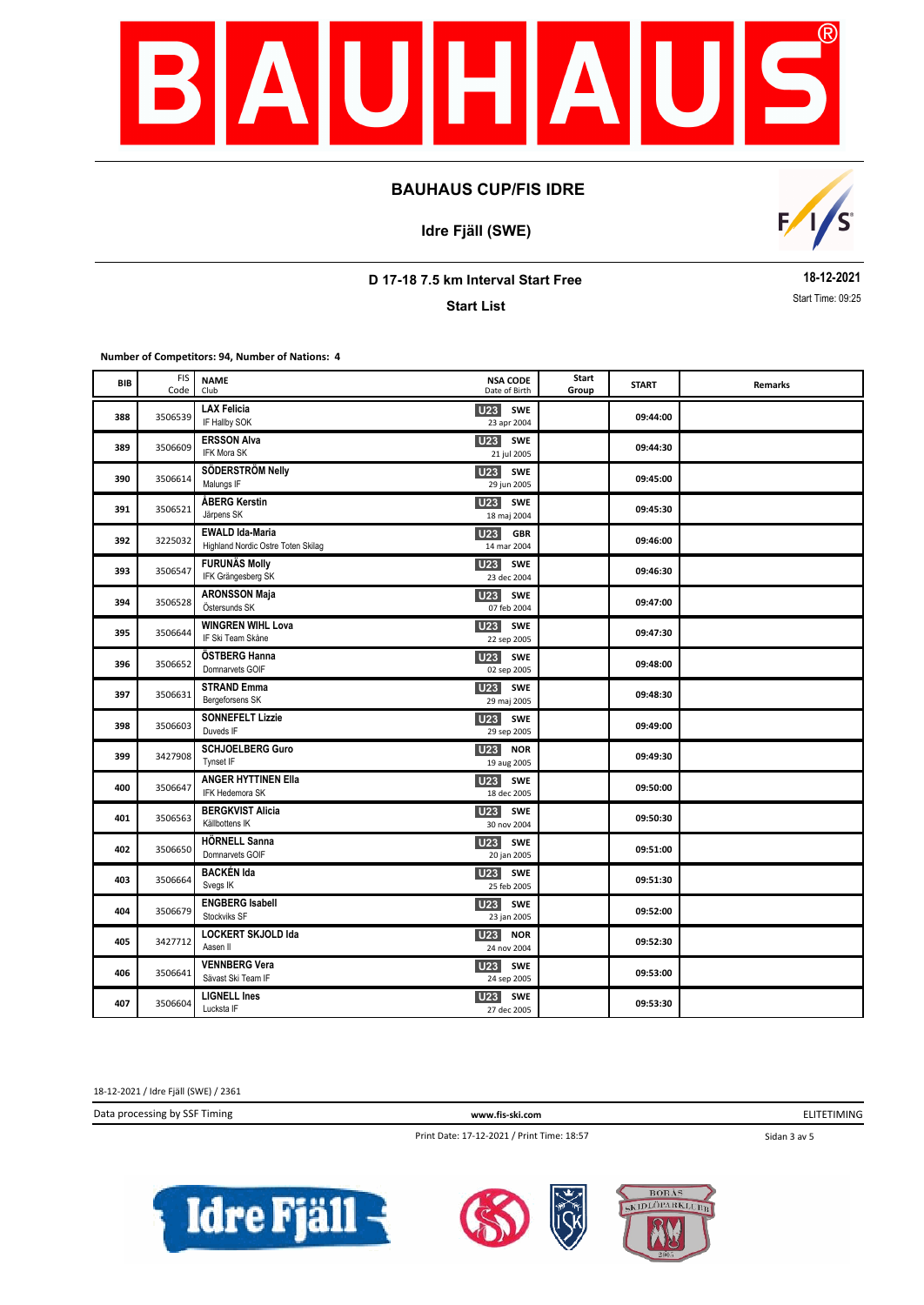

**Idre Fjäll (SWE)**



**D 17-18 7.5 km Interval Start Free**

**Start List**

**18-12-2021** Start Time: 09:25

**Number of Competitors: 94, Number of Nations: 4**

| BIB | <b>FIS</b><br>Code | <b>NAME</b><br>Club                           | <b>NSA CODE</b><br>Date of Birth             | Start<br>Group | <b>START</b> | Remarks |
|-----|--------------------|-----------------------------------------------|----------------------------------------------|----------------|--------------|---------|
| 408 | 3506504            | <b>JONSSON Louise</b><br>Alnö SK              | <b>U23</b><br>SWE<br>09 aug 2004             |                | 09:54:00     |         |
| 409 | 3506552            | <b>GUSTAFSSON Wilma</b><br>IFK Hedemora SK    | U <sub>23</sub> SWE<br>09 jun 2004           |                | 09:54:30     |         |
| 410 | 3506632            | BJÖRNSDOTTER Nova-Li<br>Järpens SK            | <b>U23</b> SWE<br>01 dec 2005                |                | 09:55:00     |         |
| 411 | 3506612            | <b>NILSSON Alva</b><br>Bergeforsens SK        | <b>U23</b><br>SWE<br>21 maj 2005             |                | 09:55:30     |         |
| 412 | 3506500            | <b>NYBERG Emmi</b><br>Storvreta IK            | <b>U23</b> SWE<br>02 feb 2004                | 536.73         | 09:56:00     |         |
| 413 | 3506508            | <b>ABRAHAMSON Ida</b><br>Äspereds IF          | <b>U23</b><br><b>SWE</b><br>14 aug 2004      | 485.10         | 09:56:30     |         |
| 414 | 3506553            | <b>LINDHOLM Ebba</b><br>Stockviks SF          | <b>U23</b><br><b>SWE</b><br>10 mar 2004      | 484.28         | 09:57:00     |         |
| 415 | 3506511            | <b>HALLANDER Louise</b><br>SK Bore Torsby     | <b>U23</b><br><b>SWE</b><br>13 apr 2004      | 477.73         | 09:57:30     |         |
| 416 | 3506549            | <b>NILSSON Elvira</b><br>Sollefteå Skidor IF  | <b>U23</b><br><b>SWE</b><br>10 maj 2004      | 464.19         | 09:58:00     |         |
| 417 | 3506507            | <b>CARLSSON Linnea</b><br>Grava SK            | U23 SWE<br>07 maj 2004                       | 452.38         | 09:58:30     |         |
| 418 | 3506543            | <b>LARSSON Lisa</b><br>Älvsby IF SK           | U <sub>23</sub> SWE<br>03 nov 2004           | 443.04         | 09:59:00     |         |
| 419 | 3506537            | <b>SANDSTRÖM YIva</b><br>Stockviks SF         | U <sub>23</sub><br>SWE<br>09 mar 2004        | 441.18         | 09:59:30     |         |
| 420 | 3506525            | <b>LUNDGREN Frida</b><br>Filipstads SF        | U <sub>23</sub><br>SWE<br>16 feb 2004        | 439.57         | 10:00:00     |         |
| 421 | 3506555            | SÖDERLIND Olivia<br>IFK Kiruna                | U <sub>23</sub><br><b>SWE</b><br>22 feb 2004 | B              | 10:00:30     |         |
| 422 | 3785058            | <b>DAINYTE leva</b><br>Utenos DSC             | <b>U23</b><br><b>LTU</b><br>24 feb 2005      | Α              | 10:01:00     |         |
| 423 | 3506623            | <b>RUDHOLM Rebecca</b><br>Skellefteå SK       | <b>U23</b><br><b>SWE</b><br>15 jul 2005      | B              | 10:01:30     |         |
| 424 | 3506502            | <b>NÄSLUND Elin</b><br>Vårby IK               | U <sub>23</sub> SWE<br>28 apr 2004           | А              | 10:02:00     |         |
| 425 | 3506510            | <b>ANDERSSON Tova</b><br><b>Brovallens IF</b> | U <sub>23</sub> SWE<br>11 maj 2004           | B              | 10:02:30     |         |
| 426 | 3506601            | <b>GÖRANSSON Mira</b><br>Äspereds IF          | U23 SWE<br>29 nov 2005                       | Α              | 10:03:00     |         |
| 427 | 3506627            | <b>WIKSTEN Tindra</b><br>Östersunds SK        | U23<br><b>SWE</b><br>30 jun 2005             | B              | 10:03:30     |         |

18-12-2021 / Idre Fjäll (SWE) / 2361

Data processing by SSF Timing **www.fis-ski.com**

ELITETIMING

Print Date: 17-12-2021 / Print Time: 18:57

Sidan 4 av 5